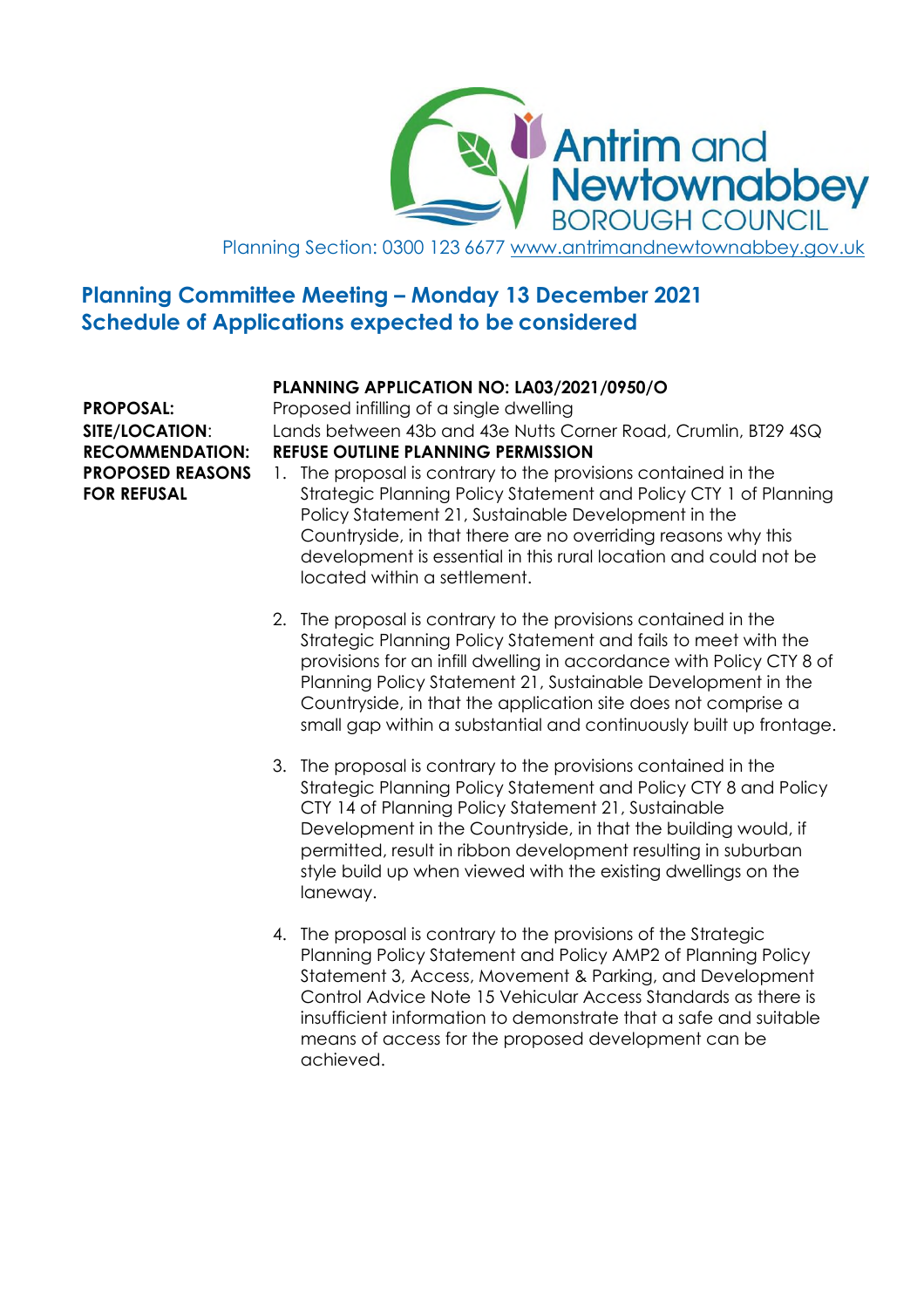#### **PLANNING APPLICATION NO: LA03/2020/0339/F**

| <b>RECOMMENDATION:</b> | <b>GRANT PLANNING PERMISSION</b>                               |
|------------------------|----------------------------------------------------------------|
| <b>SITE/LOCATION:</b>  | 22 Belfast Road, Aughnamullan, Crumlin, BT29 4TQ               |
|                        | existing dwelling                                              |
| <b>PROPOSAL:</b>       | Erection of replacement dwelling and garage plus demolition of |

### **PLANNING APPLICATION NO: LA03/2021/0791/F**

**PROPOSAL:** Dwelling and Garage (change of house type and garage, alteration to access from T/2003/0037/F) **SITE/LOCATION:** 15m south of No. 31 Lurgan Road and to the rear of 10 Cherryvalley Road, Crumlin

#### **RECOMMENDATION: REFUSE PLANNING PERMISSION**

- 1. The proposal is contrary to the SPPS and Policy CTY 1 of Planning Policy Statement 21, Sustainable Development in the Countryside in that there are no overriding reasons why this development is essential in this rural location and could not be located within a settlement.
- 2. The proposal is contrary to Policy CTY 13 of Planning Policy Statement 21, Sustainable Development in the Countryside, in that the design of the proposed dwelling is inappropriate for the site and its locality.

# **PLANNING APPLICATION NO: LA03/2021/0897/O**

**PROPOSAL:** Outline planning for 2 no. proposed new infill dwellings and detached garages.

**SITE/LOCATION**: Lands between 12a and 12c Drum Road, Kells, Ballymena, BT42 3NN **RECOMMENDATION: REFUSE OUTLINE PLANNING PERMISSION**

### 1. The proposal is contrary to the provisions contained in the Strategic Planning Policy Statement and Policy CTY1 of Planning Policy Statement 21, Sustainable Development in the Countryside, in that there are no overriding reasons why this development is essential in this rural location and could not be located within a settlement and it fails to meet with the provisions for an infill dwelling in accordance with CTY8 of PPS21.

- 2. The proposal is contrary to the provisions contained in the Strategic Planning Policy Statement and Policy CTY2a of Planning Policy Statement 21, Sustainable Development in the Countryside, in that the proposal is not considered to meet the criteria for a dwelling within an existing cluster of development.
- 3. The proposal is contrary to the provisions contained in the Strategic Planning Policy Statement and Policies CTY 8 and CTY14 of Planning Policy Statement 21, Sustainable Development in the Countryside, in that two dwellings on this site would, if permitted, create a build-up of development in this area and add to a ribbon of development that will result in a detrimental change to, and erode, the rural character of the countryside.

**PROPOSED REASONS FOR REFUSAL**

**PROPOSED REASONS**

**FOR REFUSAL**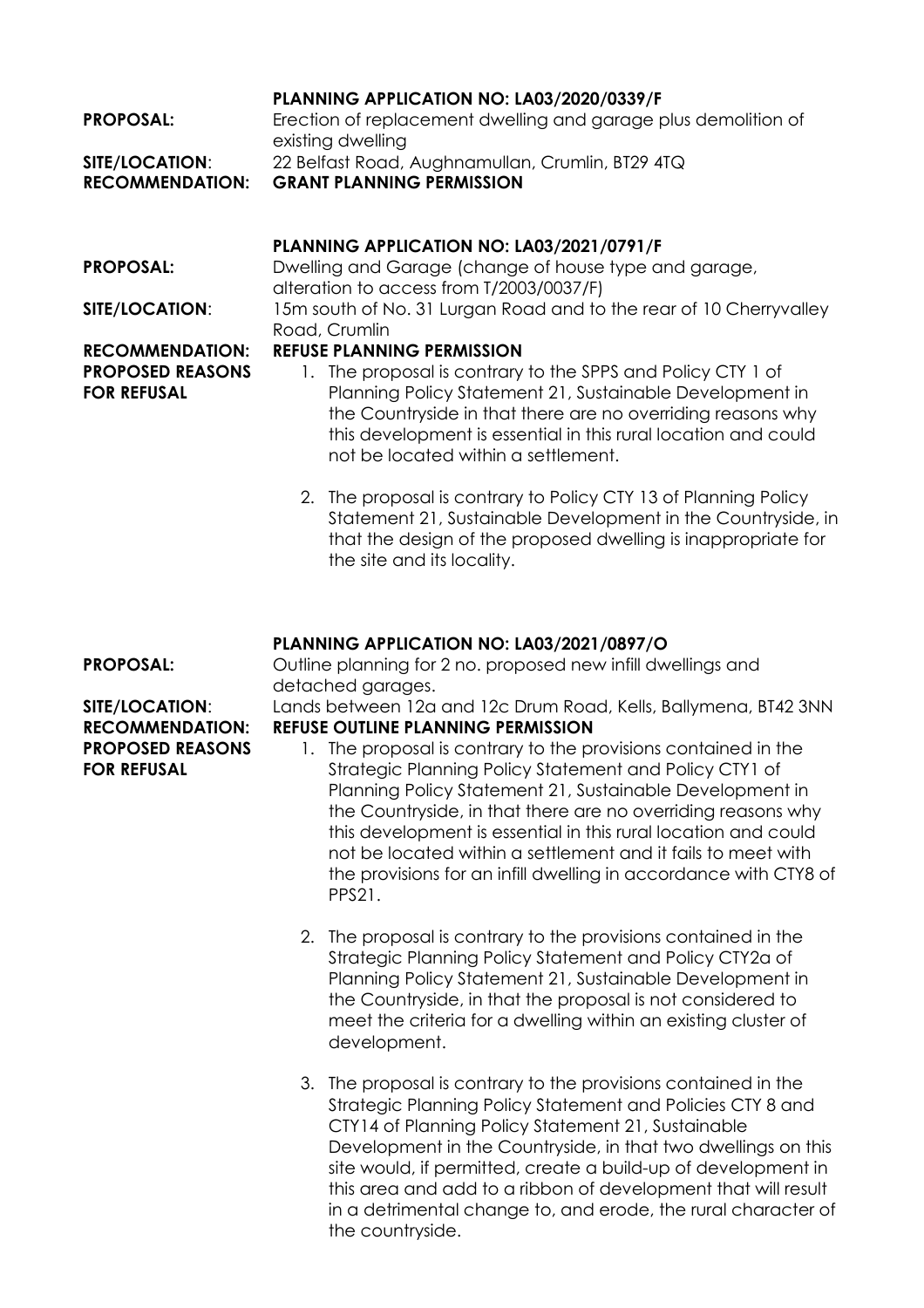4. The proposal is contrary to the policy provisions of the Strategic Planning Policy Statement and Policy CTY 13 and of Planning Policy Statement 21, in that the site lacks long established natural boundaries and relies on the use of new landscaping for integration.

# **PLANNING APPLICATION NO: LA03/2019/1049/O**

# **PROPOSED REASONS FOR REFUSAL**

**PROPOSAL:** Proposed new dwelling on a farm **SITE/LOCATION:** Site 75m west of 19 Loup Road, Moneyglass **RECOMMENDATION: REFUSE OUTLINE PLANNING PERMISSION**

1. The proposal is contrary to the policy provisions of the Strategic Planning Policy Statement and Policies CTY1 and CTY10 of PPS 21: Sustainable Development in the Countryside, and does not merit being considered as an exceptional case in that it has not been demonstrated that the farm business is currently active and established, nor would the proposed dwelling be visually linked with existing buildings on the farm.

#### **PLANNING APPLICATION NO: LA03/2021/0993/O**

**PROPOSED REASONS FOR REFUSAL**

- **PROPOSAL:** Proposed site for infill dwelling and domestic garage **SITE/LOCATION**: 40m East of 9a Creggan Road, Cranfield, Randalstown, BT41 3LN **RECOMMENDATION: REFUSE OUTLINE PLANNING PERMISSION**
	- 1. The proposal is contrary to the policy provisions of the Strategic Planning Policy Statement and Policy CTY1 of PPS 21, Sustainable Development in the Countryside, in that there are no overriding reasons why this development is essential in this rural location and could not be located within a settlement.
	- 2. The proposal is contrary to the provisions contained in the Strategic Planning Policy Statement and fails to meet with the provisions for an infill dwelling in accordance with Policy CTY 8 of Planning Policy Statement 21, Sustainable Development in the Countryside, in that the application site does not comprise a small gap within a substantial and continuously built up frontage.
	- 3. The proposal is contrary to the provisions contained in the Strategic Planning Policy Statement and Policies CTY 8 and 14 of Planning Policy Statement 21, Sustainable Development in the Countryside, in that the building would, if permitted, result in ribbon development resulting in a suburban style build up dwellings and not respect the existing pattern of development.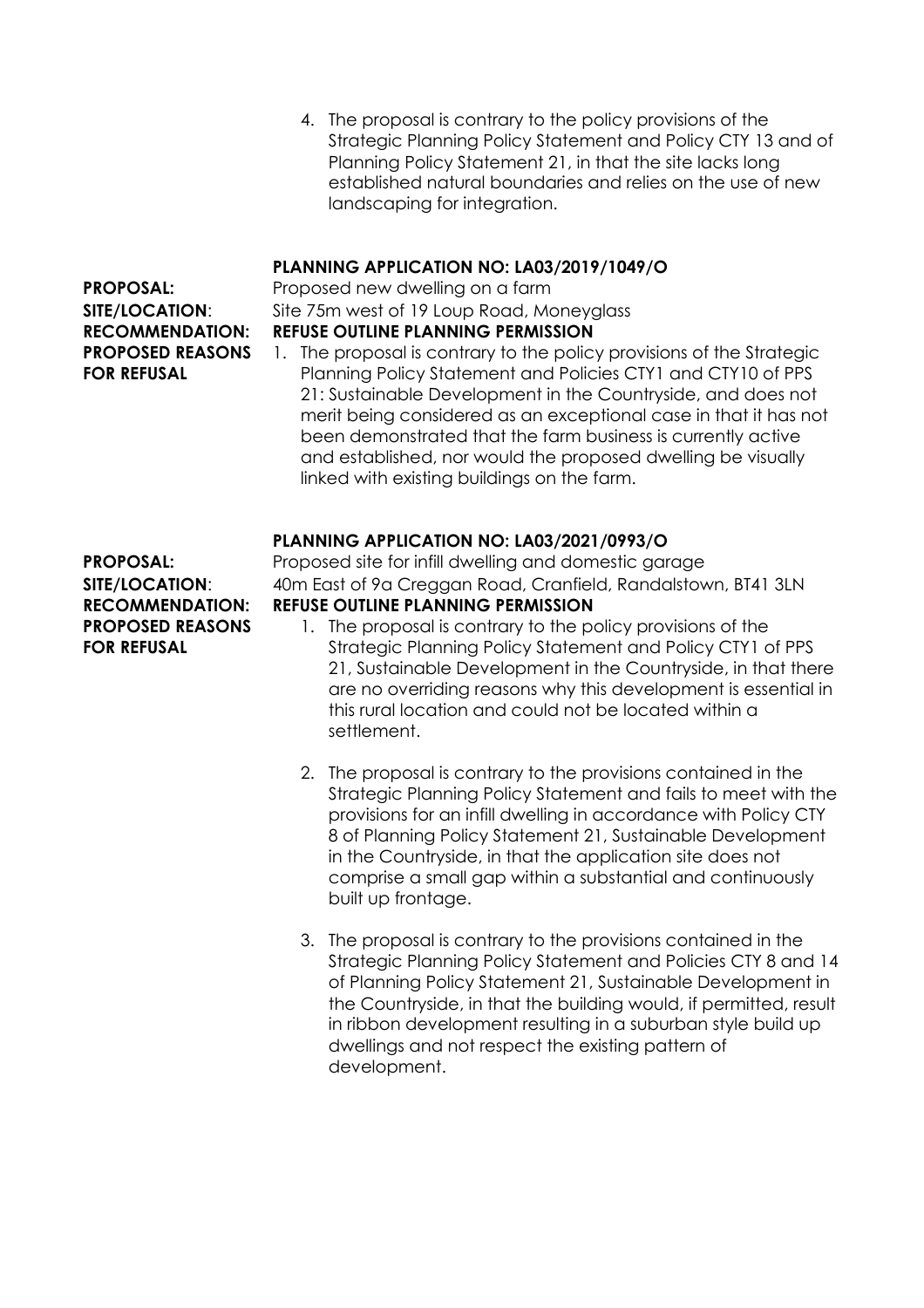### **PLANNING APPLICATION NO: LA03/2021/0805/F**

**PROPOSAL:** Dwelling and Garage **SITE/LOCATION**: 120m west of 44 Rickamore Road Upper, Templepatrick, BT39 0JE

**PROPOSED REASONS FOR REFUSAL**

## **RECOMMENDATION: REFUSE PLANNING PERMISSION**

- 1. The proposal is contrary to the policy provisions of the Strategic Planning Policy Statement and Policy CTY 10 of Planning Policy Statement 21, Sustainable Development in the Countryside, in that the proposal is not visually linked or sited to cluster with an established group of buildings on the farm.
	- 2. The proposal is contrary to the policy provisions of the Strategic Planning Policy Statement and Policy CTY 13 of Planning Policy Statement 21, in that the site lacks long established natural boundaries and relies on the use of new landscaping for integration and the ancillary works do not integrate with their surroundings and the proposal is not visually linked or sited to cluster with an established group of buildings on the farm.
	- 3. The proposal is contrary to the policy provisions of the Strategic Planning Policy Statement and Policy CTY 14 of Planning Policy Statement 21, Sustainable Development in the Countryside, in that a dwelling on this site results in a suburban style of build-up when viewed with existing and approved buildings and the impact of ancillary works would damage rural character.

# **PLANNING APPLICATION NO: LA03/2021/0896/F**

**PROPOSAL:** Construction of a new large glazed entrance on the Six Mile Water Riverside elevation and internal reconfiguration **SITE/LOCATION**: 55-59 High Street, Antrim, BT41 4AY **RECOMMENDATION: GRANT PLANNING PERMISSION**

The full Planning Committee Agenda, incorporating the detailed Officer Reports and Recommendations on all the above applications, will be available on our website www.antrimandnewtownabbey.gov.uk on **Wednesday 08 December 2021**.

In accordance with the Council's Protocol for the Operation of the Planning Committee, public speaking rights are available for all applications being presented to the Planning Committee. The Council has prepared a guidance document about how to get involved, again available on our website. It is designed to help you decide if you are eligible to speak and if so how to go about it. Requests to speak at this Planning Committee meeting must be received no later than **Noon on Friday 10 December 2021**.

Due to the Coronavirus the Planning Committee meeting in December will continue to incorporate the use of technology to provide for remote access to Members and public speakers as necessary. It is also intended that the meeting will be live streamed on the Council's website via a suitable platform to facilitate members of the public who wish to view the meeting.